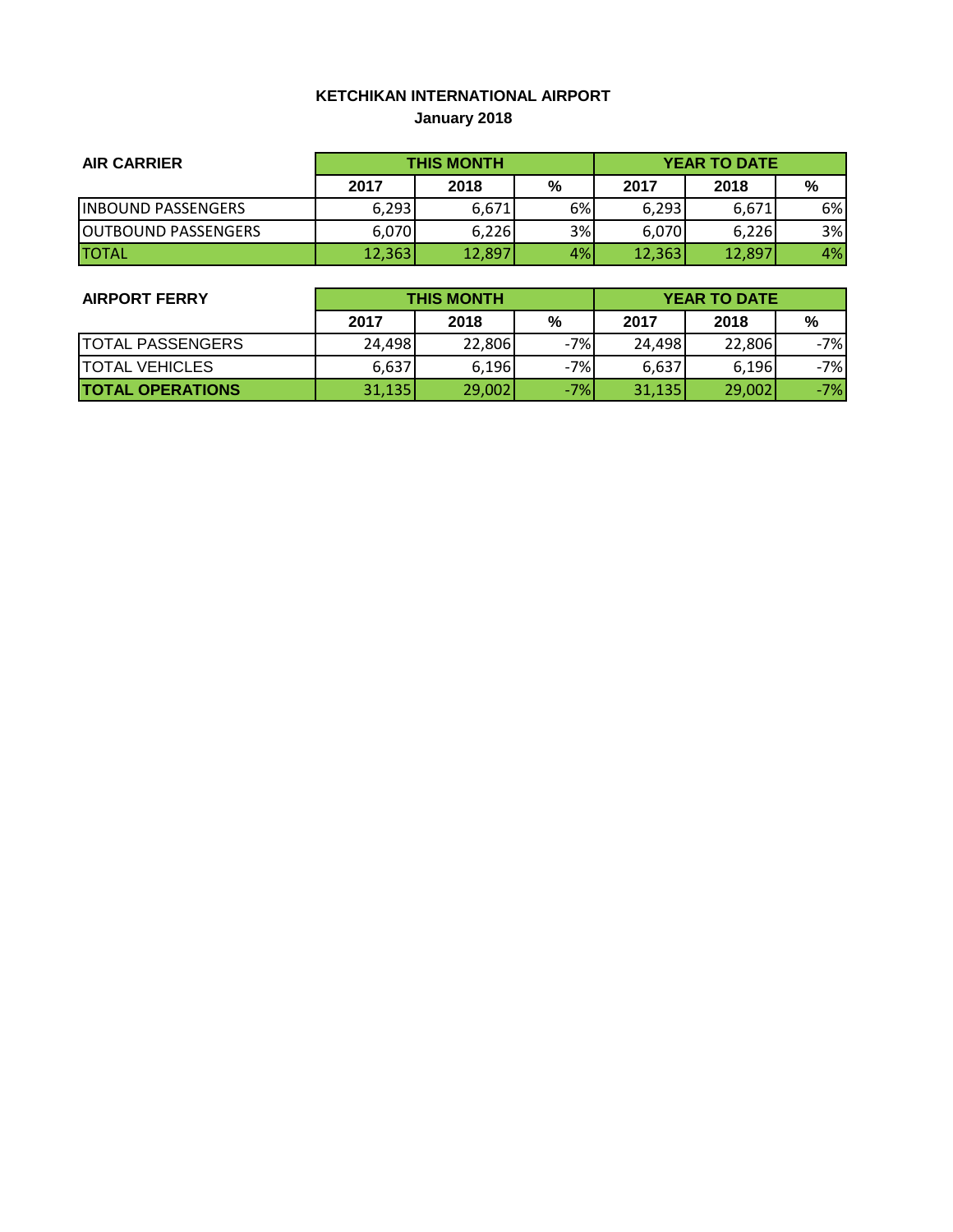## **KETCHIKAN INTERNATIONAL AIRPORT February 2018**

| <b>AIR CARRIER</b>         | <b>THIS MONTH</b> |        |     | <b>YEAR TO DATE</b> |        |     |
|----------------------------|-------------------|--------|-----|---------------------|--------|-----|
|                            | 2017              | 2018   | %   | 2017                | 2018   | %   |
| <b>INBOUND PASSENGERS</b>  | 5,515             | 6,040  | 10% | 11,808              | 12,711 | 8%  |
| <b>OUTBOUND PASSENGERS</b> | 5,563             | 6,043  | 9%  | 11,633              | 12,269 | 5%l |
| <b>ITOTAL</b>              | 11,078            | 12,083 | 9%  | 23.441              | 24,980 | 7%  |

| <b>AIRPORT FERRY</b>    | <b>THIS MONTH</b> |        |       | <b>YEAR TO DATE</b> |        |       |  |
|-------------------------|-------------------|--------|-------|---------------------|--------|-------|--|
|                         | 2017              | 2018   | %     | 2017                | 2018   | %     |  |
| <b>TOTAL PASSENGERS</b> | 21,165            | 20,313 | -4%   | 45,663              | 43,119 | -6%l  |  |
| <b>TOTAL VEHICLES</b>   | 5,689             | 5,510  | $-3%$ | 12,326              | 11,706 | -5%l  |  |
| <b>TOTAL OPERATIONS</b> | 26,854            | 25,823 | $-4%$ | 57,989              | 54,825 | $-5%$ |  |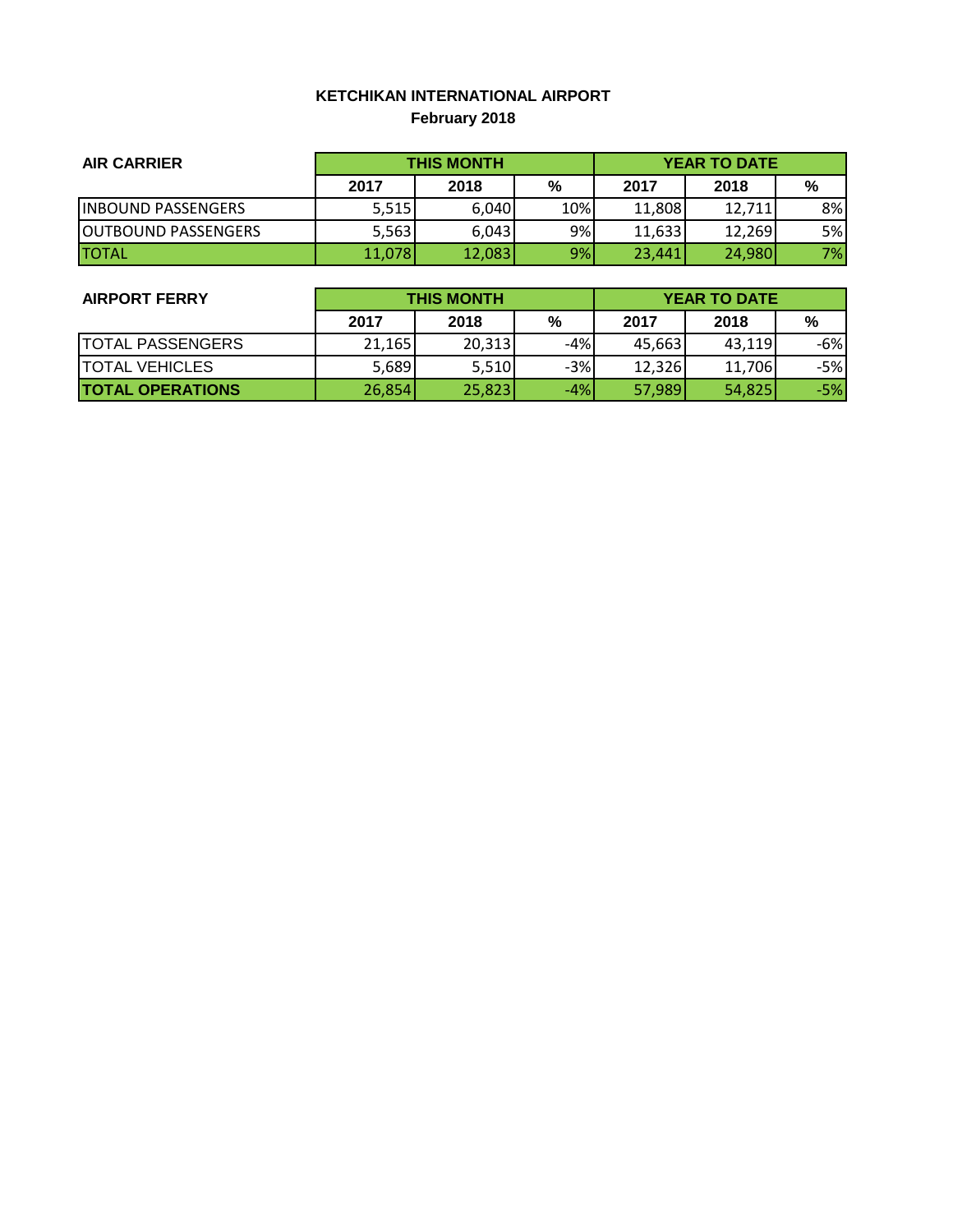## **KETCHIKAN INTERNATIONAL AIRPORT March 2018**

| <b>AIR CARRIER</b>          | <b>THIS MONTH</b> |        |    | <b>YEAR TO DATE</b> |        |           |
|-----------------------------|-------------------|--------|----|---------------------|--------|-----------|
|                             | 2017              | 2018   | %  | 2017                | 2018   | %         |
| <b>INBOUND PASSENGERS</b>   | 7.064             | 7,548  | 7% | 18,872              | 20.259 | 7%l       |
| <b>JOUTBOUND PASSENGERS</b> | 6,868             | 6,875  | 0% | 18,501              | 19,144 | 3%        |
| <b>ITOTAL</b>               | 13,932            | 14,423 | 4% | 37,373              | 39,403 | <b>5%</b> |

| <b>AIRPORT FERRY</b>    | <b>THIS MONTH</b> |        |       | <b>YEAR TO DATE</b> |        |       |
|-------------------------|-------------------|--------|-------|---------------------|--------|-------|
|                         | 2017              | 2018   | %     | 2017                | 2018   | %     |
| <b>TOTAL PASSENGERS</b> | 26,395            | 24,358 | -8%   | 72,058              | 67,477 | -6%I  |
| <b>TOTAL VEHICLES</b>   | 7,076             | 6,539  | -8%   | 19,402              | 18,245 | -6%l  |
| <b>TOTAL OPERATIONS</b> | 33,471            | 30,897 | $-8%$ | 91,460              | 85,722 | $-6%$ |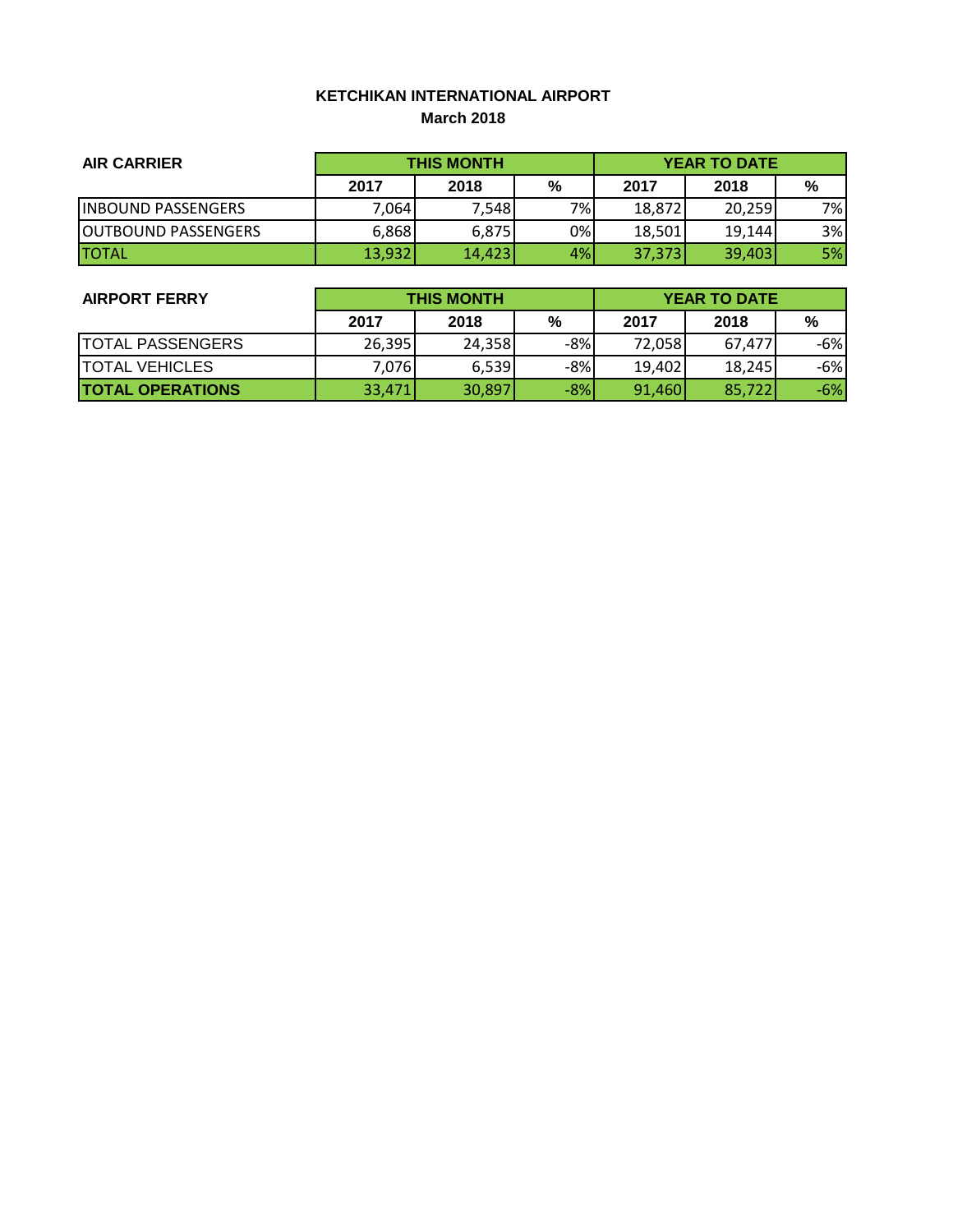## **KETCHIKAN INTERNATIONAL AIRPORT April 2018**

| <b>AIR CARRIER</b>          | <b>THIS MONTH</b> |        |    | <b>YEAR TO DATE</b> |        |     |
|-----------------------------|-------------------|--------|----|---------------------|--------|-----|
|                             | 2017              | 2018   | %  | 2017                | 2018   | %   |
| <b>INBOUND PASSENGERS</b>   | 7.4721            | 8,038  | 8% | 26,344              | 28.297 | 7%l |
| <b>JOUTBOUND PASSENGERS</b> | 7,077             | 7,544  | 7% | 25,578              | 26,688 | 4%I |
| <b>ITOTAL</b>               | 14,549            | 15,582 | 7% | 51,922              | 54,985 | 6%  |

| <b>AIRPORT FERRY</b>    | <b>THIS MONTH</b> |        |        | <b>YEAR TO DATE</b> |         |       |  |
|-------------------------|-------------------|--------|--------|---------------------|---------|-------|--|
|                         | 2017              | 2018   | %      | 2017                | 2018    | %     |  |
| <b>TOTAL PASSENGERS</b> | 26,455            | 25,303 | -4%    | 98,513              | 92,780  | -6%I  |  |
| <b>TOTAL VEHICLES</b>   | 7,097             | 6,360  | $-10%$ | 26,499              | 24,605  | -7%l  |  |
| <b>TOTAL OPERATIONS</b> | 33,552            | 31,663 | $-6%$  | 125,012             | 117,385 | $-6%$ |  |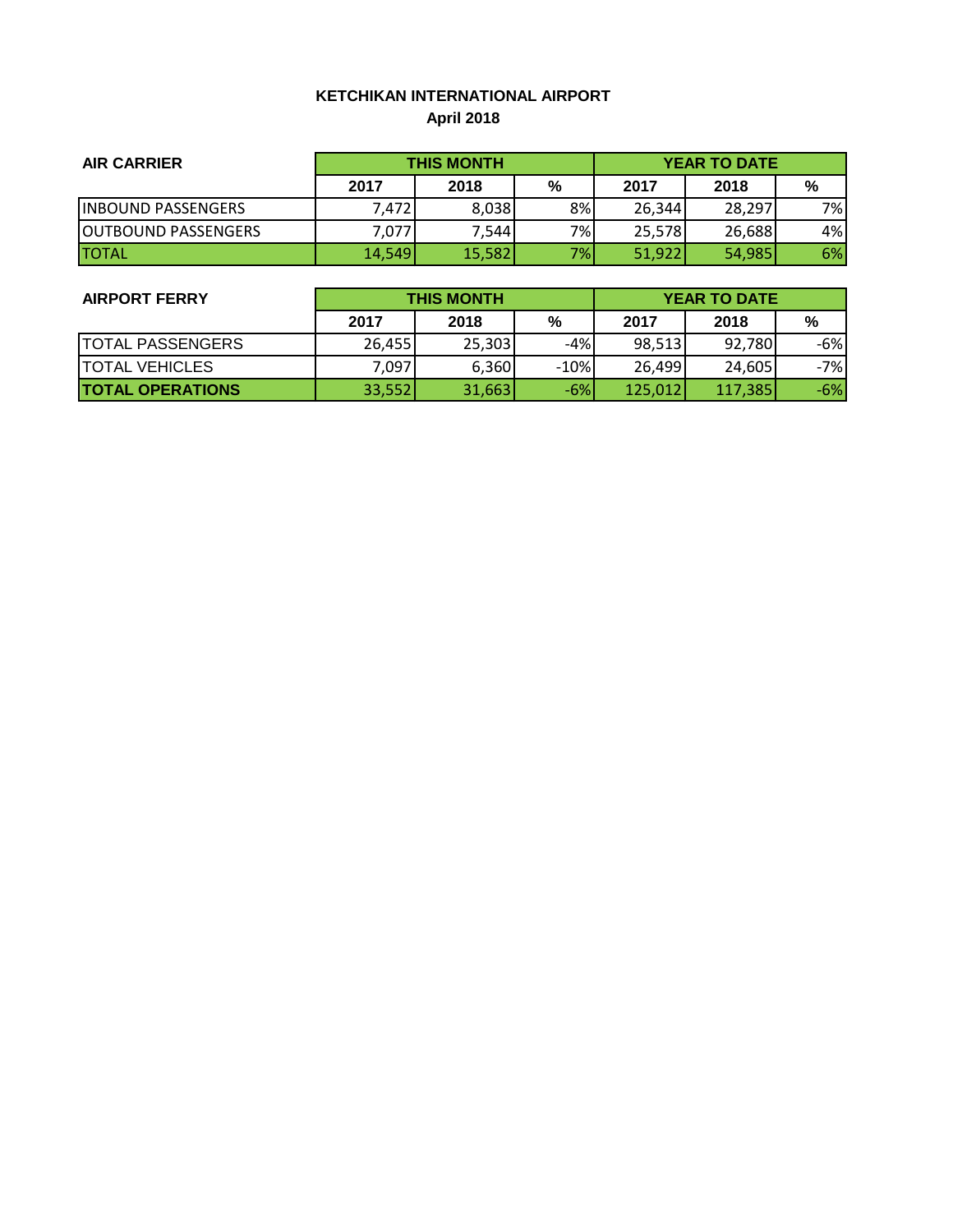## **KETCHIKAN INTERNATIONAL AIRPORT MAY 2018**

| <b>AIR CARRIER</b>          | <b>THIS MONTH</b> |        |       | <b>YEAR TO DATE</b> |        |     |
|-----------------------------|-------------------|--------|-------|---------------------|--------|-----|
|                             | 2017              | 2018   | %     | 2017                | 2018   | %   |
| <b>INBOUND PASSENGERS</b>   | 10,162            | 9,977  | $-2%$ | 36,506              | 38,274 | 5%I |
| <b>JOUTBOUND PASSENGERS</b> | 8,733             | 8,848  | 1%    | 34,311              | 35,536 | 4%  |
| <b>ITOTAL</b>               | 18,895            | 18,825 | 0%    | 70,817              | 73,810 | 4%  |

| <b>AIRPORT FERRY</b>    | <b>THIS MONTH</b> |        |        | <b>YEAR TO DATE</b> |         |       |  |
|-------------------------|-------------------|--------|--------|---------------------|---------|-------|--|
|                         | 2017              | 2018   | %      | 2017                | 2018    | %     |  |
| <b>TOTAL PASSENGERS</b> | 32,845            | 30,521 | $-7%$  | 131,358             | 123,301 | -6%l  |  |
| <b>TOTAL VEHICLES</b>   | 8,975             | 7,857  | $-12%$ | 35,474              | 32,462  | -8%l  |  |
| <b>TOTAL OPERATIONS</b> | 41,820            | 38,378 | $-8%$  | 166,832             | 155,763 | $-7%$ |  |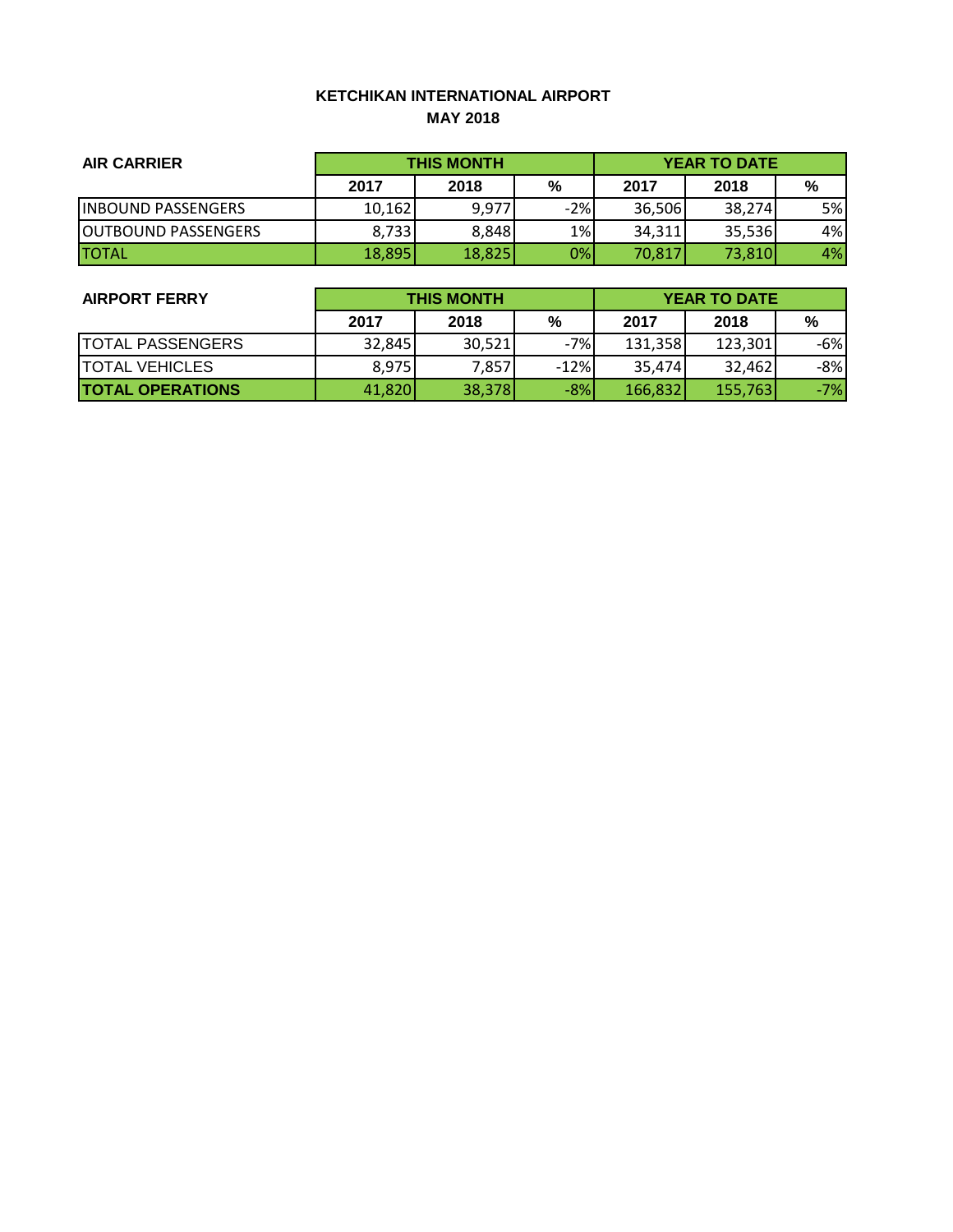## **KETCHIKAN INTERNATIONAL AIRPORT June 2018**

| <b>AIR CARRIER</b>          | <b>THIS MONTH</b> |        |       | <b>YEAR TO DATE</b> |         |    |
|-----------------------------|-------------------|--------|-------|---------------------|---------|----|
|                             | 2017              | 2018   | %     | 2017                | 2018    | %  |
| <b>INBOUND PASSENGERS</b>   | 15,715            | 15,673 | 0%    | 52,221              | 53.947  | 3% |
| <b>JOUTBOUND PASSENGERS</b> | 13,353            | 13,000 | $-3%$ | 47.664              | 48,536  | 2% |
| <b>ITOTAL</b>               | 29,068            | 28,673 | $-1%$ | 99,885              | 102,483 | 3% |

| <b>AIRPORT FERRY</b>    | <b>THIS MONTH</b> |        |       | <b>YEAR TO DATE</b> |         |       |  |
|-------------------------|-------------------|--------|-------|---------------------|---------|-------|--|
|                         | 2017              | 2018   | %     | 2017                | 2018    | %     |  |
| <b>TOTAL PASSENGERS</b> | 40,845            | 39,973 | $-2%$ | 172,203             | 163,274 | -5%l  |  |
| <b>TOTAL VEHICLES</b>   | 9,759             | 9,111  | $-7%$ | 45,233              | 41,573  | -8%l  |  |
| <b>TOTAL OPERATIONS</b> | 50,604            | 49,084 | $-3%$ | 217,436             | 204,847 | $-6%$ |  |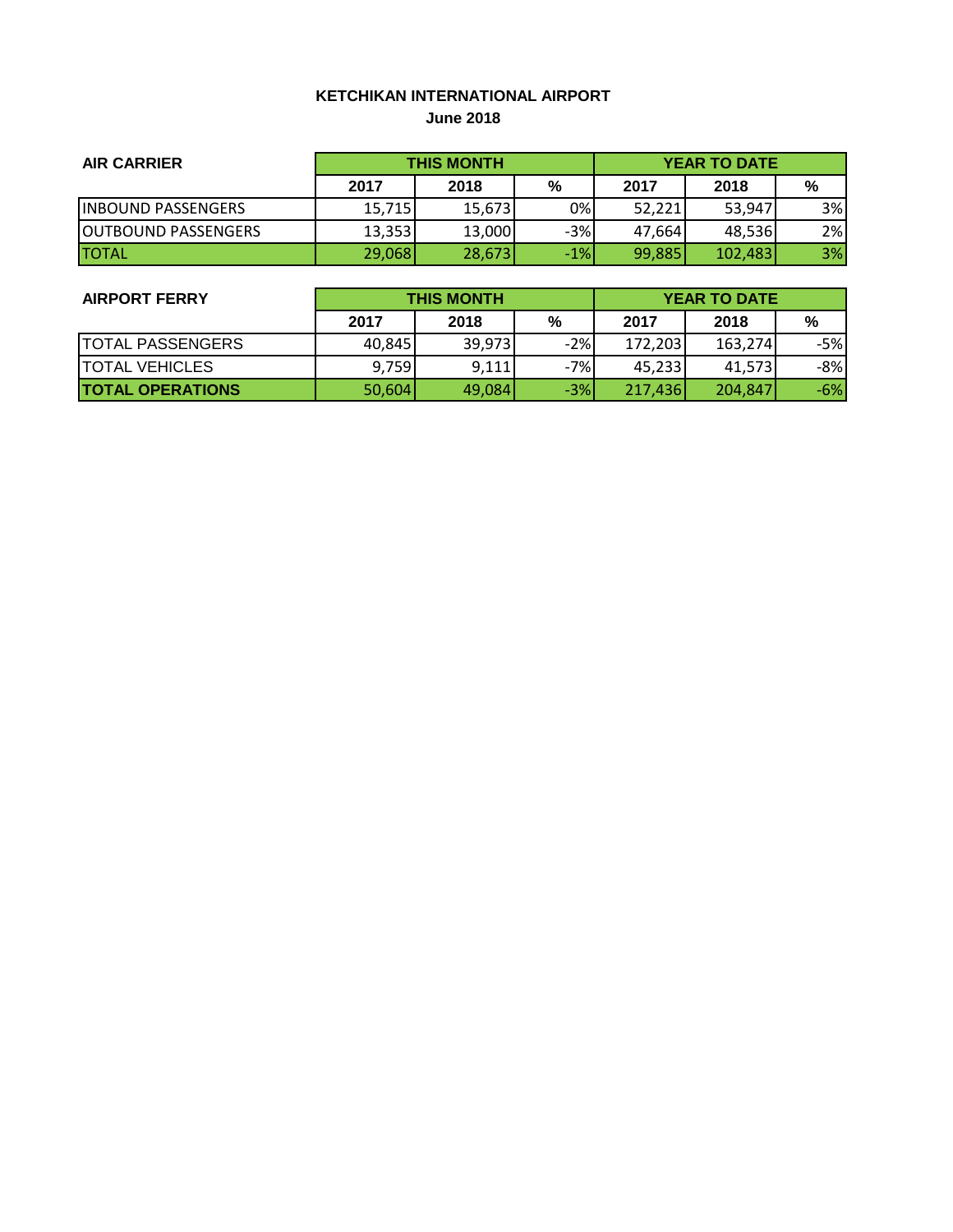## **KETCHIKAN INTERNATIONAL AIRPORT July 2018**

| <b>AIR CARRIER</b>          | <b>THIS MONTH</b> |        |    | <b>YEAR TO DATE</b> |         |           |
|-----------------------------|-------------------|--------|----|---------------------|---------|-----------|
|                             | 2017              | 2018   | %  | 2017                | 2018    | %         |
| <b>INBOUND PASSENGERS</b>   | 18,426            | 19,374 | 5% | 70.647              | 73.321  | 4%I       |
| <b>JOUTBOUND PASSENGERS</b> | 18,016            | 19,046 | 6% | 65,680              | 67,582  | 3%        |
| <b>ITOTAL</b>               | 36,442            | 38,420 | 5% | 136,327             | 140,903 | <b>3%</b> |

| <b>AIRPORT FERRY</b>    | <b>THIS MONTH</b> |        |      | <b>YEAR TO DATE</b> |         |       |  |
|-------------------------|-------------------|--------|------|---------------------|---------|-------|--|
|                         | 2017              | 2018   | %    | 2017                | 2018    | %     |  |
| <b>TOTAL PASSENGERS</b> | 46,592            | 48,486 | 4%   | 218,795             | 211,760 | $-3%$ |  |
| <b>TOTAL VEHICLES</b>   | 10,554            | 9,957  | -6%! | 55,787              | 51,530  | -8%l  |  |
| <b>TOTAL OPERATIONS</b> | 57,146            | 58,443 | 2%   | 274,582             | 263,290 | $-4%$ |  |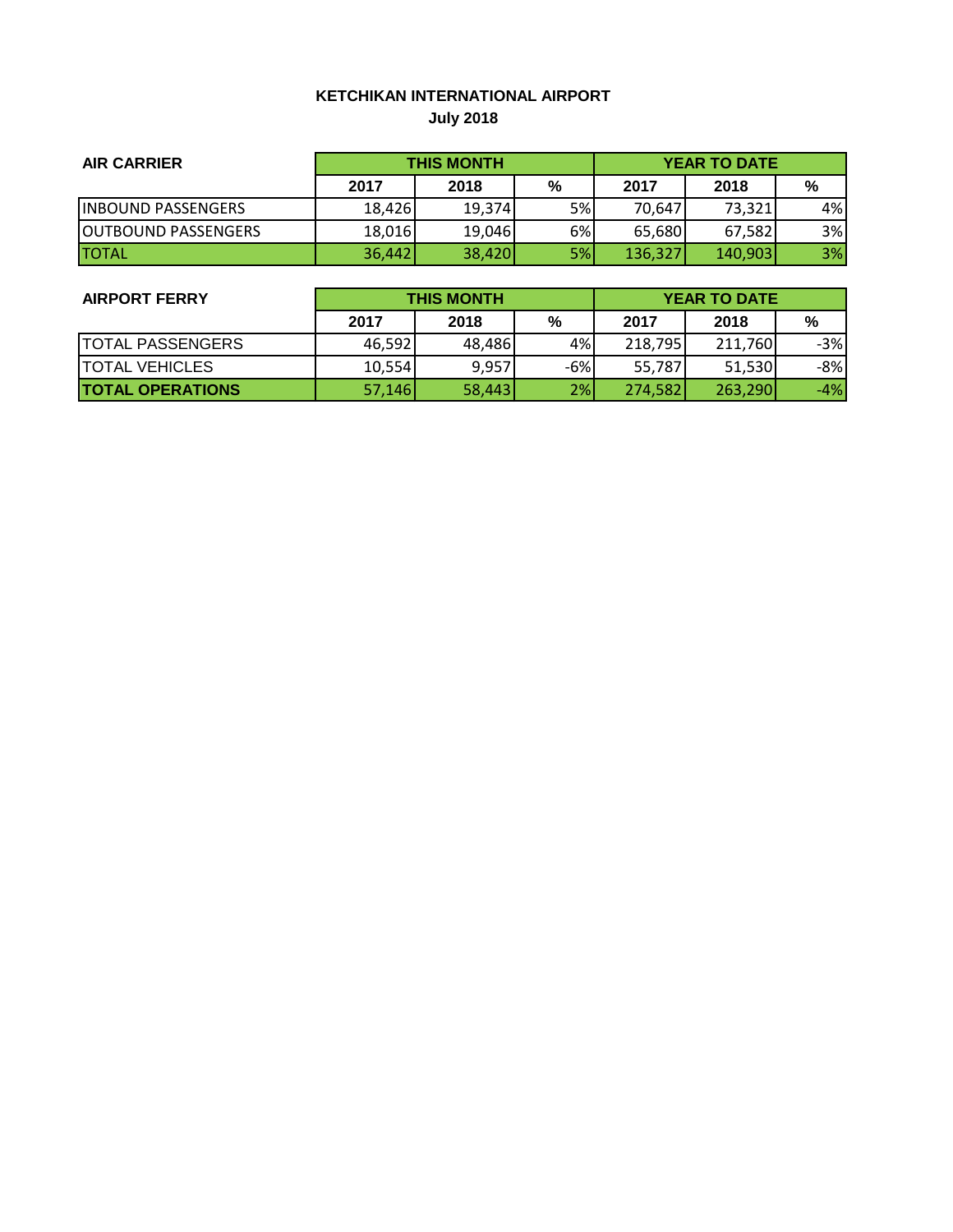## **KETCHIKAN INTERNATIONAL AIRPORT August 2018**

| <b>AIR CARRIER</b>          | <b>THIS MONTH</b> |        |    | <b>YEAR TO DATE</b> |         |    |  |
|-----------------------------|-------------------|--------|----|---------------------|---------|----|--|
|                             | 2017              | 2018   | %  | 2017                | 2018    | %  |  |
| <b>INBOUND PASSENGERS</b>   | 16,796            | 17,814 | 6% | 87.4431             | 91,135  | 4% |  |
| <b>JOUTBOUND PASSENGERS</b> | 18.714            | 19,914 | 6% | 84,394              | 87,496  | 4% |  |
| <b>TOTAL</b>                | 35,510            | 37,728 | 6% | 171,837             | 178,631 | 4% |  |

| <b>AIRPORT FERRY</b>    | <b>THIS MONTH</b> |        |       | <b>YEAR TO DATE</b> |         |       |  |
|-------------------------|-------------------|--------|-------|---------------------|---------|-------|--|
|                         | 2017              | 2018   | %     | 2017                | 2018    | %     |  |
| <b>TOTAL PASSENGERS</b> | 49,210            | 49,981 | 2%    | 268,005             | 261,741 | $-2%$ |  |
| <b>TOTAL VEHICLES</b>   | 11,195            | 10,895 | $-3%$ | 66,982              | 62,425  | -7%l  |  |
| <b>TOTAL OPERATIONS</b> | 60,405            | 60,876 | 1%    | 334,987             | 324,166 | $-3%$ |  |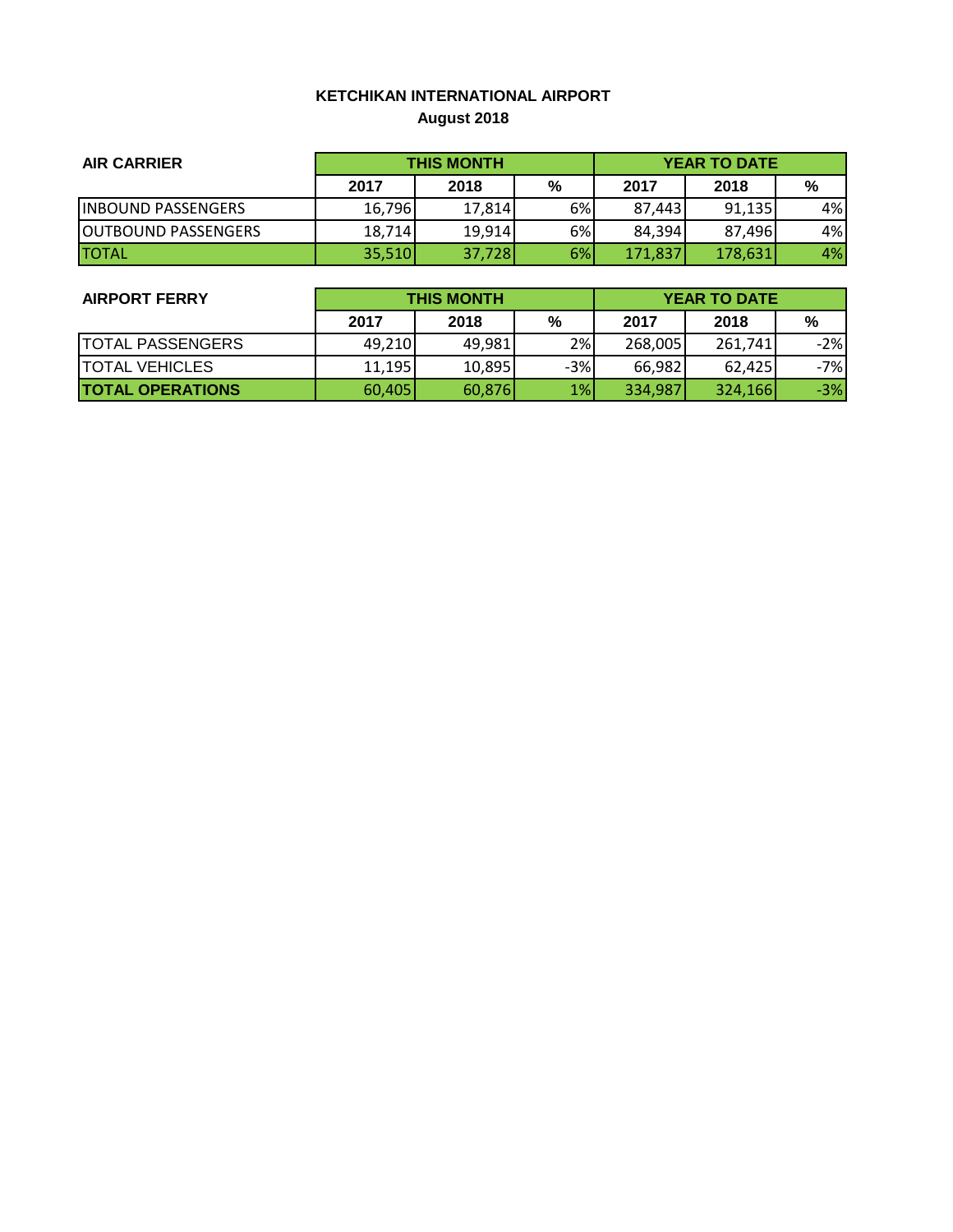## **KETCHIKAN INTERNATIONAL AIRPORT September 2018**

| <b>AIR CARRIER</b>          | <b>THIS MONTH</b> |        |       | <b>YEAR TO DATE</b> |         |    |  |
|-----------------------------|-------------------|--------|-------|---------------------|---------|----|--|
|                             | 2017              | 2018   | %     | 2017                | 2018    | %  |  |
| <b>INBOUND PASSENGERS</b>   | 9,999             | 10,481 | 5%    | 97.4421             | 101,616 | 4% |  |
| <b>JOUTBOUND PASSENGERS</b> | 12,448            | 12,282 | $-1%$ | 96,842              | 99,778  | 3% |  |
| <b>ITOTAL</b>               | 22,447            | 22,763 | $1\%$ | 194,284             | 201,394 | 4% |  |

| <b>AIRPORT FERRY</b>    | <b>THIS MONTH</b> |        |       | <b>YEAR TO DATE</b> |         |       |  |
|-------------------------|-------------------|--------|-------|---------------------|---------|-------|--|
|                         | 2017              | 2018   | %     | 2017                | 2018    | %     |  |
| <b>TOTAL PASSENGERS</b> | 34,117            | 33,935 | $-1%$ | 302,122             | 295,676 | $-2%$ |  |
| <b>TOTAL VEHICLES</b>   | 8,528             | 8,774  | 3%    | 75,510              | 71,199  | -6%l  |  |
| <b>TOTAL OPERATIONS</b> | 42,645            | 42,709 | 0%    | 377,632             | 366,875 | $-3%$ |  |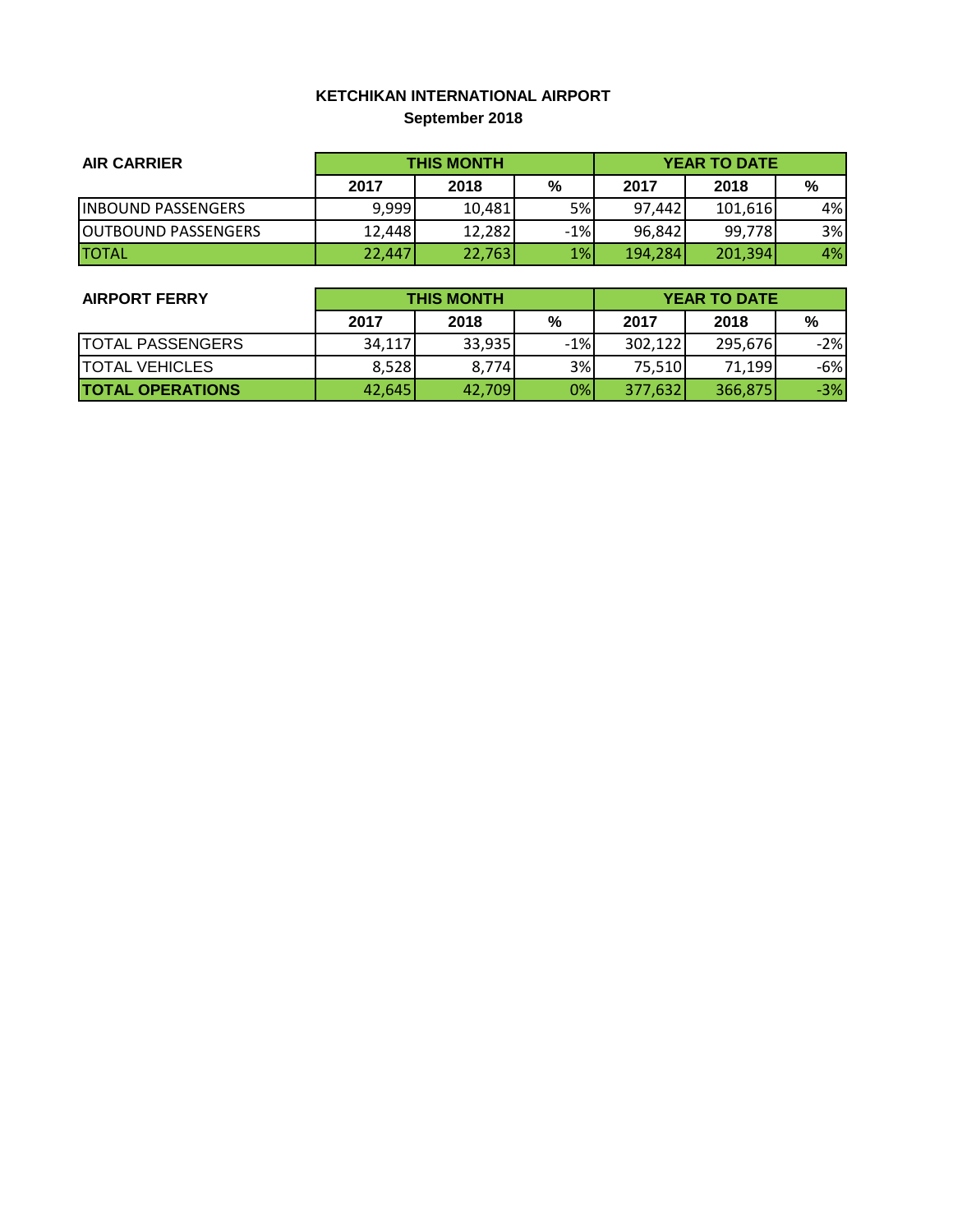## **KETCHIKAN INTERNATIONAL AIRPORT October 2018**

| <b>AIR CARRIER</b>          | <b>THIS MONTH</b> |        |    | <b>YEAR TO DATE</b> |         |     |
|-----------------------------|-------------------|--------|----|---------------------|---------|-----|
|                             | 2017              | 2018   | %  | 2017                | 2018    | %   |
| <b>INBOUND PASSENGERS</b>   | 7.196             | 7,864  | 9% | 104,638             | 109,480 | 5%I |
| <b>JOUTBOUND PASSENGERS</b> | 8,126             | 8,568  | 5% | 104,968             | 108,346 | 3%  |
| <b>ITOTAL</b>               | 15,322            | 16,432 | 7% | 209,606             | 217,826 | 4%  |

| <b>AIRPORT FERRY</b>    | <b>THIS MONTH</b> |        |    | <b>YEAR TO DATE</b> |         |       |  |
|-------------------------|-------------------|--------|----|---------------------|---------|-------|--|
|                         | 2017              | 2018   | %  | 2017                | 2018    | %     |  |
| <b>TOTAL PASSENGERS</b> | 27,274            | 28,618 | 5% | 329,396             | 324,294 | $-2%$ |  |
| <b>TOTAL VEHICLES</b>   | 7,780             | 8,507  | 9% | 83,290              | 79,706  | -4%   |  |
| <b>TOTAL OPERATIONS</b> | 35,054            | 37,125 | 6% | 412,686             | 404,000 | $-2%$ |  |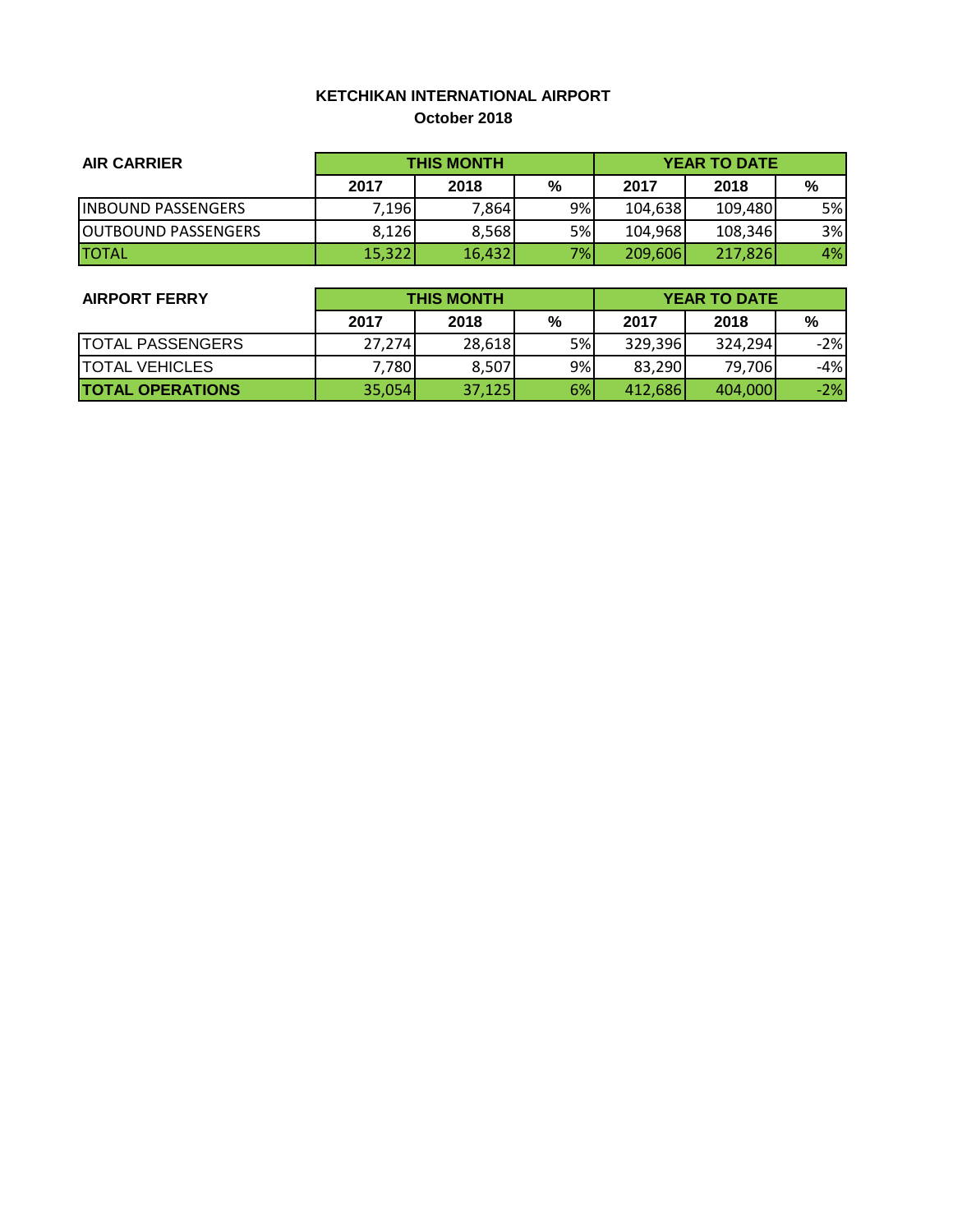## **KETCHIKAN INTERNATIONAL AIRPORT November 2018**

| <b>AIR CARRIER</b>          | <b>THIS MONTH</b> |        |       | <b>YEAR TO DATE</b> |         |    |  |
|-----------------------------|-------------------|--------|-------|---------------------|---------|----|--|
|                             | 2017              | 2018   | %     | 2017                | 2018    | %  |  |
| <b>INBOUND PASSENGERS</b>   | 7.427             | 7,243  | $-2%$ | 112,065             | 116,723 | 4% |  |
| <b>JOUTBOUND PASSENGERS</b> | 7,528             | 7,730  | 3%    | 112,496             | 116,076 | 3% |  |
| <b>ITOTAL</b>               | 14,955            | 14,973 | 0%    | 224,561             | 232,799 | 4% |  |

| <b>AIRPORT FERRY</b>    | <b>THIS MONTH</b> |        |     | <b>YEAR TO DATE</b> |         |       |  |
|-------------------------|-------------------|--------|-----|---------------------|---------|-------|--|
|                         | 2017              | 2018   | %   | 2017                | 2018    | %     |  |
| <b>TOTAL PASSENGERS</b> | 25,313            | 26,686 | 5%  | 354,709             | 350,980 | $-1%$ |  |
| <b>TOTAL VEHICLES</b>   | 6,936             | 7,8861 | 14% | 90,226              | 87,592  | $-3%$ |  |
| <b>TOTAL OPERATIONS</b> | 32,249            | 34,572 | 7%  | 444,935             | 438,572 | $-1%$ |  |